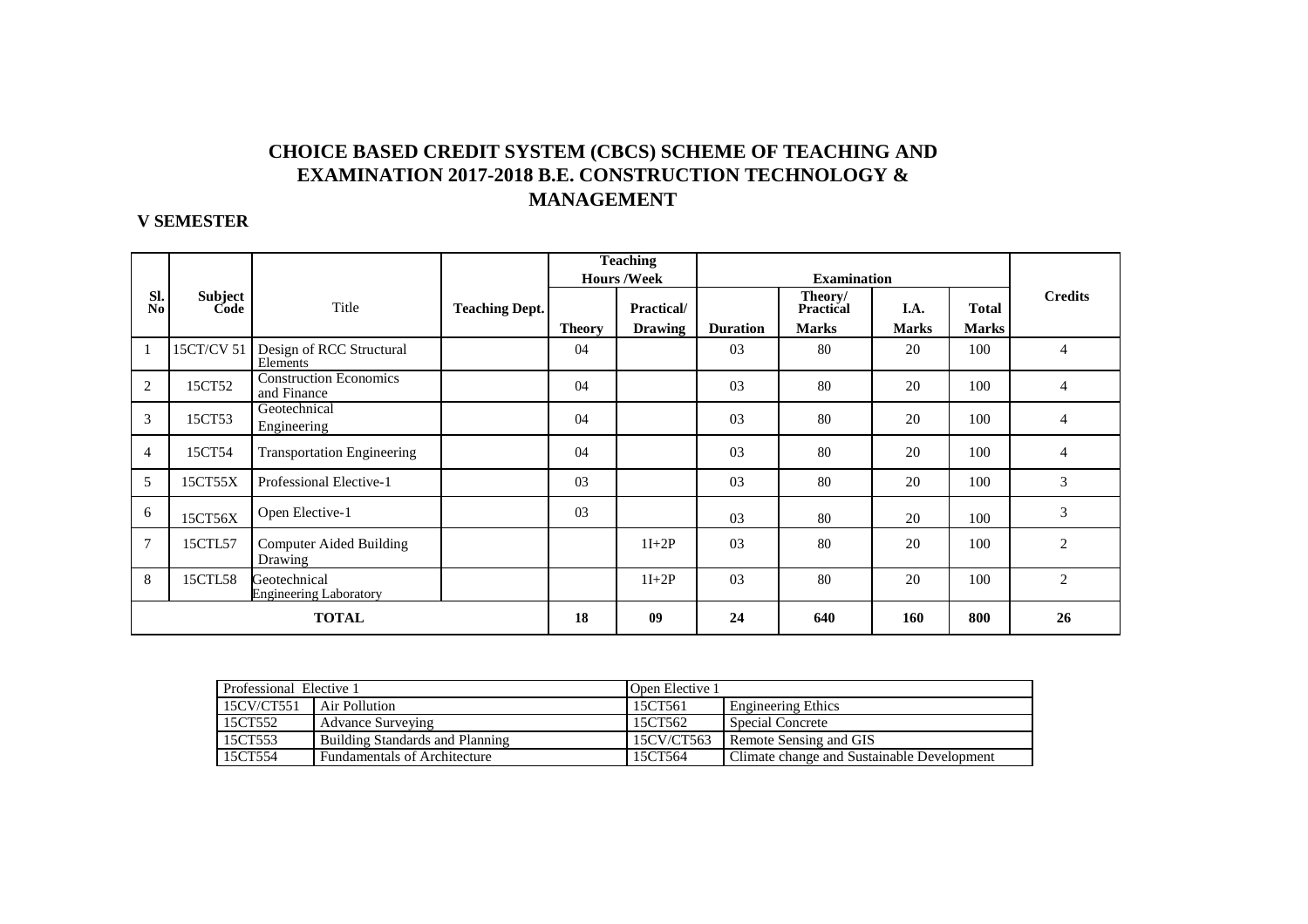# **CHOICE BASED CREDIT SYSTEM (CBCS) SCHEME OF TEACHING AND EXAMINATION 2017-2018**<br>R.E. CONSTRUCTION TECHNOLOGY & MANAGEMENT **B.E. CONSTRUCTION TECHNOLOGY & MANAGEMENT**

#### **VI SEMESTER**

|                |         |                                                           |                 |               | <b>Teaching</b>              | <b>Examination</b><br><b>Credit</b><br>Theory/<br>I.A.<br><b>Total</b><br><b>Duration</b><br><b>Mark</b><br><b>Practical</b><br><b>Marks</b><br><b>Marks</b><br>S<br>3<br>80<br>20<br>100<br>4<br>3<br>80<br>20<br>100<br>4<br>3<br>80<br>20<br>100<br>4<br>3<br>20<br>80<br>100 |            |     |     |                 |  |
|----------------|---------|-----------------------------------------------------------|-----------------|---------------|------------------------------|----------------------------------------------------------------------------------------------------------------------------------------------------------------------------------------------------------------------------------------------------------------------------------|------------|-----|-----|-----------------|--|
| SI.            | Subject |                                                           | <b>Teaching</b> |               | <b>Hours/Week</b>            |                                                                                                                                                                                                                                                                                  |            |     |     |                 |  |
| N <sub>0</sub> | Code    | <b>Title</b>                                              | Dept.           | <b>Theory</b> | Practical/<br><b>Drawing</b> |                                                                                                                                                                                                                                                                                  |            |     |     |                 |  |
|                | 15CT61  | <b>Construction Quality</b><br>Management                 |                 | 4             |                              |                                                                                                                                                                                                                                                                                  |            |     |     |                 |  |
| 2              | 15CT62  | <b>Building Services-I</b>                                |                 | 4             | $\blacksquare$               |                                                                                                                                                                                                                                                                                  |            |     |     |                 |  |
| 3              | 15CT63  | <b>Fluid Mechanics And</b><br><b>Hydraulic Structures</b> |                 | 4             | $\blacksquare$               |                                                                                                                                                                                                                                                                                  |            |     |     |                 |  |
| 4              | 15CT64  | Construction<br>Planning And Control                      |                 | 4             |                              |                                                                                                                                                                                                                                                                                  |            |     |     |                 |  |
| 5              | 15CT65X | Professional Elective-2                                   |                 | 3             |                              | 3                                                                                                                                                                                                                                                                                | 20         | 80  | 100 | 3               |  |
| 6              | 15CT66X | Open Elective-2                                           |                 | 3             |                              | 3                                                                                                                                                                                                                                                                                | 20         | 80  | 100 | 3               |  |
| 7              | 15CTL67 | <b>Construction Technology</b><br>Lab                     |                 | $1I+2P$       | 3                            | 3                                                                                                                                                                                                                                                                                | 20         | 80  | 100 | 2               |  |
| 8              | 15CTL68 | <b>Computer Application Lab</b>                           |                 | $1I+2P$       | 3                            | 3                                                                                                                                                                                                                                                                                | 20         | 80  | 100 | $\overline{2}$  |  |
|                |         | <b>TOTAL</b>                                              |                 | 22            | 6                            | $\overline{24}$                                                                                                                                                                                                                                                                  | <b>160</b> | 640 | 800 | $\overline{26}$ |  |

| <b>Professional Elective 2</b> |                                      | <b>Open Elective 2</b> |                                         |
|--------------------------------|--------------------------------------|------------------------|-----------------------------------------|
| 15CT651                        | INFRASTRUCTURE VALUATION             | 15CT661                | <b>I OPERATIONAL RESEARCH</b>           |
| 15CT652                        | <b>GROUND IMPROVEMENT TECHNIQUES</b> | 15CT662                | <b>I ENVIRONMENTAL IMPACT ASSESMENT</b> |
| 15CT653                        | WATER SUPPLY AND SANITATION          | 15CT663                | HUMAN RESOURCE MANAGEMENT               |
| 15CT654                        | LANDSCAPE DESIGNING AND PLANNING     |                        |                                         |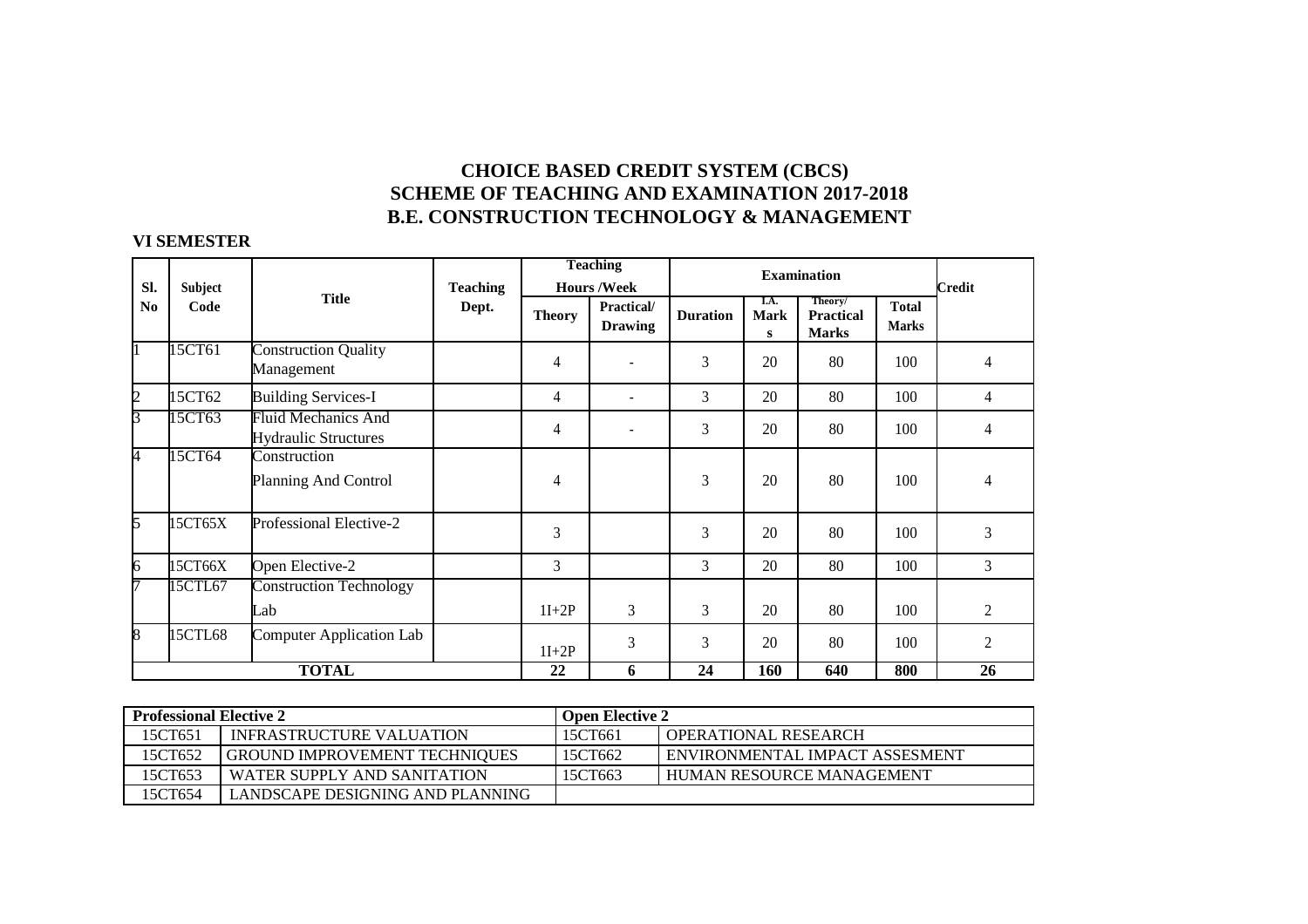## **CHOICE BASED CREDIT SYSTEM (CBCS) SCHEME OF TEACHING AND EXAMINATION 2017-2018B.E. CONSTRUCTION TECHNOLOGY & MANAGEMENT**

#### **VII SEMESTER**

|                |                     |                                              |                          | <b>Teaching</b><br><b>Hours/Week</b> |                                     |                 |                      |                                             |                              |                |
|----------------|---------------------|----------------------------------------------|--------------------------|--------------------------------------|-------------------------------------|-----------------|----------------------|---------------------------------------------|------------------------------|----------------|
| Sl.<br>No      | <b>Subject Code</b> | <b>Title</b>                                 | <b>Teaching</b><br>Dept. | <b>Theory</b>                        | <b>Practical/</b><br><b>Drawing</b> | <b>Duration</b> | I.A.<br><b>Marks</b> | Theory/<br><b>Practical</b><br><b>Marks</b> | <b>Total</b><br><b>Marks</b> | <b>Credit</b>  |
|                | 15CT71              | <b>Building Services-II</b>                  |                          | 04                                   |                                     | 03              | 20                   | 80                                          | 100                          | $\overline{4}$ |
| $\overline{2}$ | 15CT72              | Design of Steel Structures                   |                          | 04                                   |                                     | 03              | 20                   | 80                                          | 100                          | 4              |
| 3              | 15CT73              | Estimation & Costing                         |                          | 04                                   |                                     | 03              | 20                   | 80                                          | 100                          | 4              |
| $\overline{4}$ | 15CT74              | <b>Construction Equipments</b><br>Management |                          | 04                                   |                                     | 03              | 20                   | 80                                          | 100                          | 4              |
| 5              | 15CT75X             | Professional Elective-3                      |                          | 03                                   |                                     | 03              | 20                   | 80                                          | 100                          | 3              |
| 6              | 15CT76X             | Professional Elective-4                      |                          | 03                                   |                                     | 03              | 20                   | 80                                          | 100                          | $\mathfrak{Z}$ |
| 7              | 15CTL77             | <b>Building Services Lab</b>                 |                          |                                      | $1I+2P$                             | 03              | 20                   | 80                                          | 100                          | 2              |
| 8              | 15CTL78             | Project Work Phase<br>$I +$ Seminar          |                          |                                      | 03                                  |                 | 100                  | ۰                                           | 100                          | $\overline{c}$ |
| <b>TOTAL</b>   |                     |                                              | 22                       | 6                                    | 21                                  | 240             | 560                  | 800                                         | 26                           |                |

| Professional Elective-3 |                                               |         | Professional Elective-4                                        |
|-------------------------|-----------------------------------------------|---------|----------------------------------------------------------------|
| 15CT751                 | Design of Prestressed Concrete Structures     |         | 15CT761 Solid Waste Management                                 |
| 15CT752                 | <b>Bridge Engineering</b>                     |         | 15CT762 Pavement Materials & Construction                      |
| 15CT753                 | Alternate Building Materials And Technologies |         | 15CT763   Urban Planning And Modern Architecture               |
| 15CT754                 | Pre-Fabrication Construction Techniques       | 15CT764 | Computer Applications In Construction Engineering and planning |

1. Project Phase-I + Seminar: Literature Survey, Problem Identification, objectives and Methodology, Submission of synopsis and seminar.